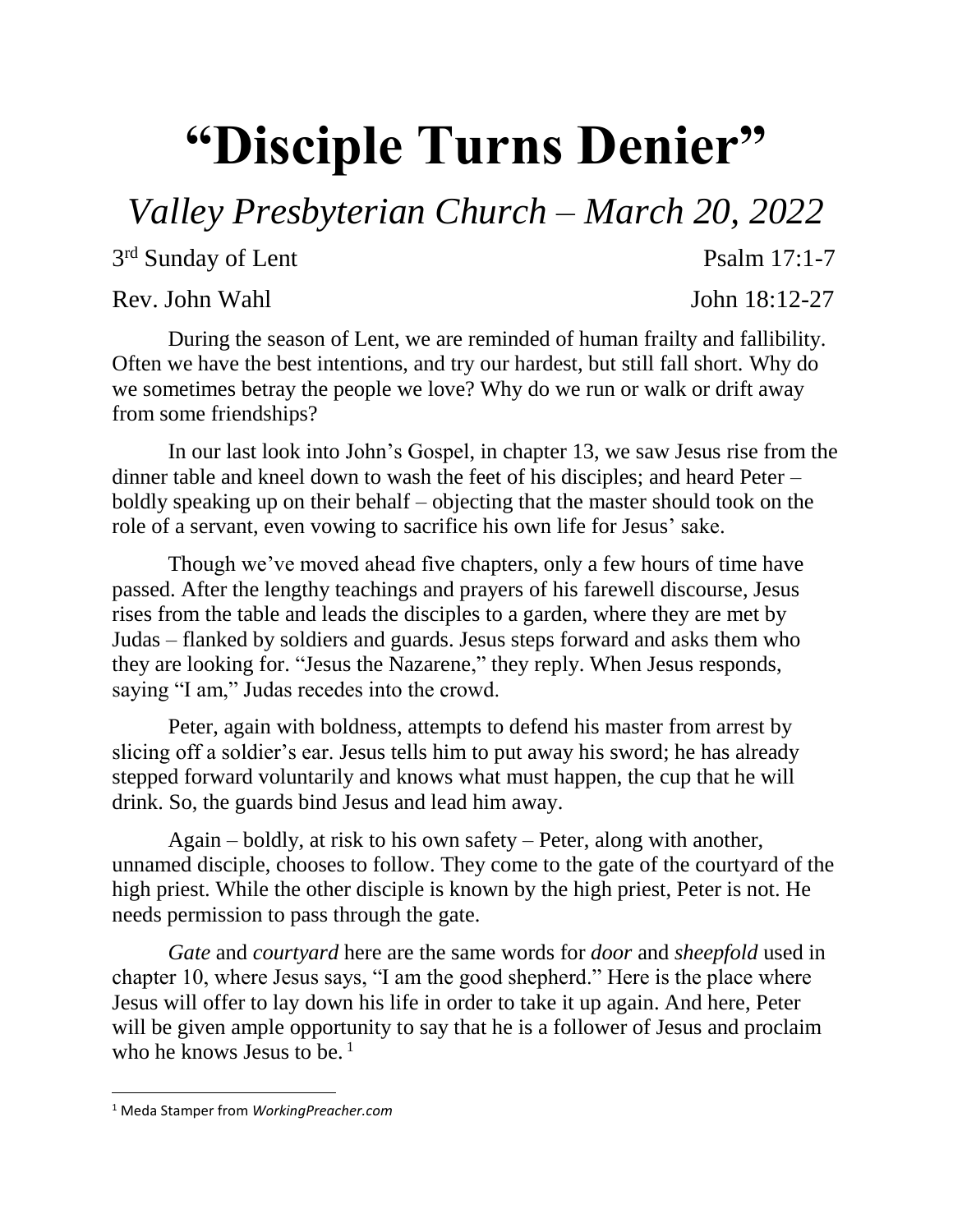This week's text is a tale of two interrogations, with Peter's three-fold denial of Jesus told in two parts, sandwiched around the bold testimony of Jesus in between.

When a woman standing guard at the courtyard gate – having seen that Peter had followed Jesus – first interrogates Peter, she phrases her question in a way that made it easy to say no; and he did just that. And as the guards gathered around the fire to keep warm, Peter joined in; when asked, for the second time, "Aren't you one of his disciples?" Again, it was easy to answer in the negative, "I'm not."<sup>2</sup>

For a third time, Peter is questioned; this time, it's a relative of the man whose ear Peter had just sliced off. So, now, he is being accused is not simply being associated with Jesus, but of committing violence on his behalf. Peter denies having even been in the garden where that bold but futile act took place. And immediately after the third denial, the rooster crows.

But, of course, this reading is not only about Peter. At the center is Jesus, who knows that his time of teaching is over. Going forward, if people want to know the words of Jesus, they need to ask those who heard those words said and are willing to give testimony. Everything Jesus has taught now rests in the hands of his disciples; in Peter's hands and ours. Peter denies being a follower; but will remain a disciple. He will lay down his life only to take it up again. Even Peter will be granted forgiveness for the gaps in his faith and the grace of another chance.<sup>3</sup>

Unlike Peter, Jesus denies nothing. He affirms that everything he has said and done has been open and public. "Why ask me?" he says. Ask those who heard what I said to them; they know what I said. The irony of this statement, with Peter standing in the same courtyard, maybe only a few feet away, stings a little. Perhaps his testimony wouldn't have been accepted, should he had leapt to Jesus' defense; and perhaps his recent outburst of violence with the sword in the garden would be used as evidence that Jesus was, in fact, calling for an armed uprising. But Peter had a chance to speak up, to offer his account of Jesus' teaching and his eyewitness testimony to all the signs Jesus had performed. Peter could have claimed his relationship and connection to Jesus, and he chose not to.

Why didn't Peter answer those who questioned him with a full-throated confession of faith? Why didn't he claim his membership in the fellowship of disciples, as a friend of Jesus? Was it cowardice or confusion? A failure of nerve or a strategy of self-preservation?

l

<sup>2</sup> *Worship-Well* Preaching Resources

<sup>3</sup> Amy Robertson and Robert Williamson, *Bible Worm Podcast*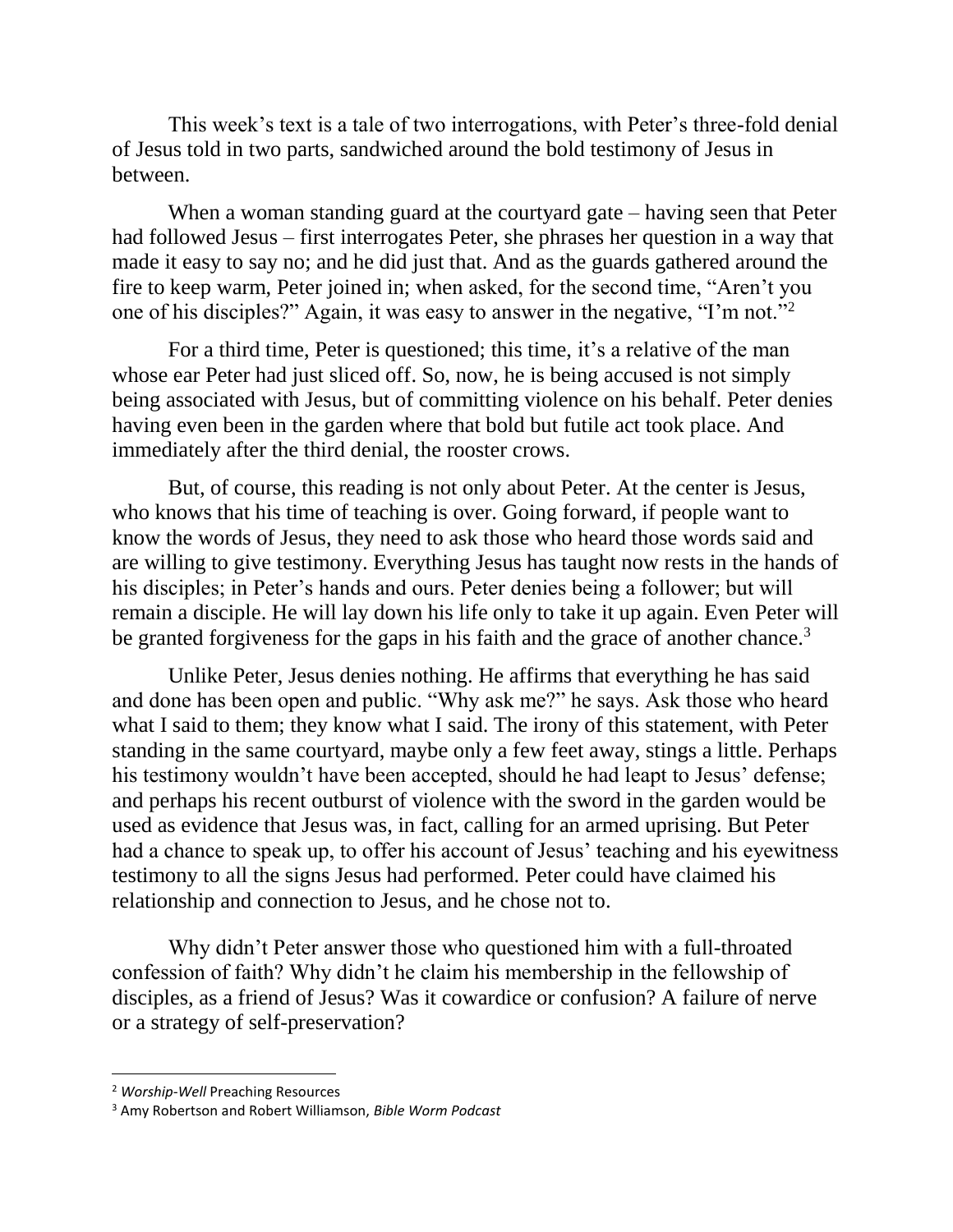Maybe it was ego. Perhaps Peter was biding his time and waiting to get hauled before some real authority– someone more important than the woman at the door and this bunch of guards pressing him. It had taken a whole cohort of soldiers (as many as 600) to bring in Jesus. Should Peter settle for less?

Or perhaps Peter was actually questioning his faith. Had the moment he and the disciples had been waiting for come and gone? In the garden, Jesus just allowed himself to go without a fight. A coward wouldn't have drawn swords against trained soldiers. Maybe, in this moment, Peter is telling the truth when he says he is not one of Jesus' disciples; or, at least, he's no longer sure and needs to wait to see what's about to happen.

Was Peter really in danger? Was he afraid? Did he need to lie? When Peter chose to stand with the Roman police and soldiers around the fire, it mirrored Judas standing with them in the garden – both of them deniers, choosing not to stand with Jesus. Peter had been willing to make the grand claim (that he would die for Jesus) and the bold gesture (cutting off the ear), but when he is confronted, he shrinks away, choosing the creature comfort of the fire's warmth rather than standing up for Jesus.

Sometimes we are also willing to make the bold statements or grand gestures, but fail to live out our values in small, everyday choices. We, too, face questions that are often framed in the negative, that dare us to differ. "You don't think racism exists today, do you? That's just the way things were back then." Or, "You don't believe all that COVID nonsense, do you?" Or, "You don't really believe God would create someone transgender, do you?" Or, "You don't think those people need handouts, do you? Can't they just get a job like you and me?

What we learn from these contrasting interrogations of Peter and Jesus is that we are neither supposed to overreact with violence, nor shy away in fear. Both are discipleship failures, ways of not following, attempts to be in control of the situation, ourselves. Peter holds up a mirror for us; we don't know what we would have done in such a situation as his. Would we have been brave or shrink from the moment? Would we boldly buck the imbedded systems of power, popularity and privilege or take the easy way out?

For whatever reason, on that night, in that courtyard, as his master and teacher and friend was being badgered with questions and battered with slaps to the face, Peter was not ready to make an account of who he was and what he believed about Jesus. He stops following – turning away from his friend and Lord – and, as